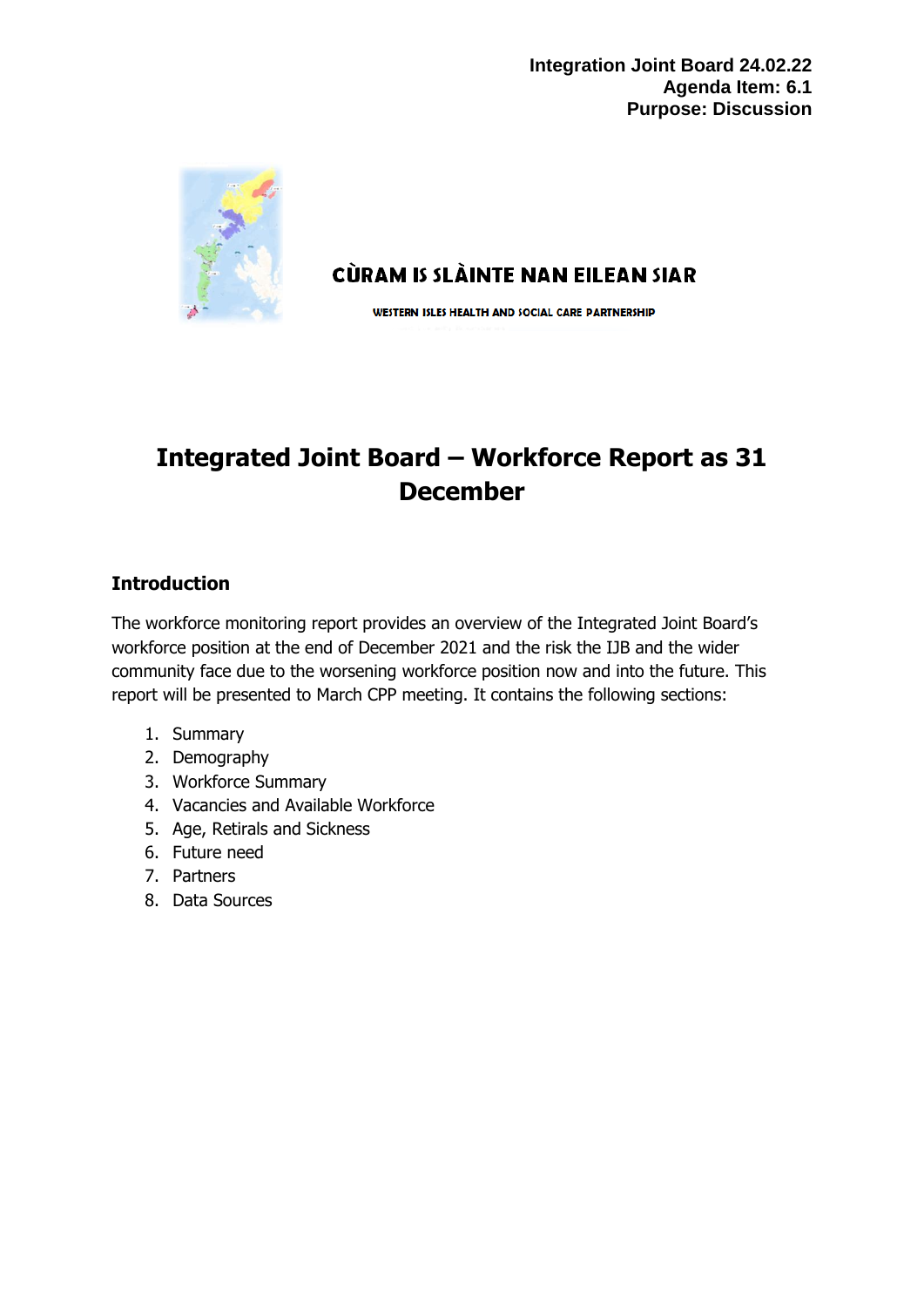#### **1. Summary**

- 1.1 Detailed analysis has been undertaken on IJB workforce issues, partly based on Quarter 3 and using predictive data from various Government and Local Government sources to look forward in the short term (2-3 years). A summary RAG status for the short term (next 2 years, **not** the status as of month 9) of the main areas of concern is shown below.
- 1.2 Looking at the population and demographics of the Island, this is not a task simply for the IJB partners but all stakeholders on the Islands and the Scottish Government and can build on work already being undertaken by the Community Planning Partnerships (CPP). There will be some Government funding (Bond of £50,000 for 100 families) due to be available shortly to help with Scottish Island depopulation but it is not just about bringing people up to live here but bringing onto the island families of working age and keeping these people and their young children on the island to provide a sustainable workforce and community for the future. Previously CPP identified we needed 1,000 working age families to inward migrate to sustain the islands workforce required.

| <b>Short Term Risk 1-2 years</b>  | <b>Vacancies</b> | Age       | <b>Retiral</b> | <b>Sickness</b> |
|-----------------------------------|------------------|-----------|----------------|-----------------|
| Allied Health Professionals       |                  | М         |                | М               |
| Dental                            | м                | М         |                | м               |
| Hospital (Acute) Nursing          | н                | м         | н              | М               |
| <b>Community Hospital Nursing</b> | н                | н         | М              |                 |
| <b>Community Nursing</b>          | н                | н         |                | м               |
| Mental Health                     | н                | м         |                | н               |
| Management and PCIP               | н                | н         | L              | L               |
| <b>Adult Services</b>             | м                | M         | М              | VH              |
| <b>Residential Services</b>       | <b>VH</b>        | <b>VH</b> | <b>VH</b>      | н               |
| Home Care & Reablement            | VH               | M         | н              | н               |
| Management inc Assessment         | н                | М         |                |                 |

1.3 To note the age column is recognising staff over 55 however, the retiral for the short term will be looking at 64+ age group. You can therefore have a higher risk relating to 55+ but a medium short term retiral age as more of the staff are in the 55-60 age range.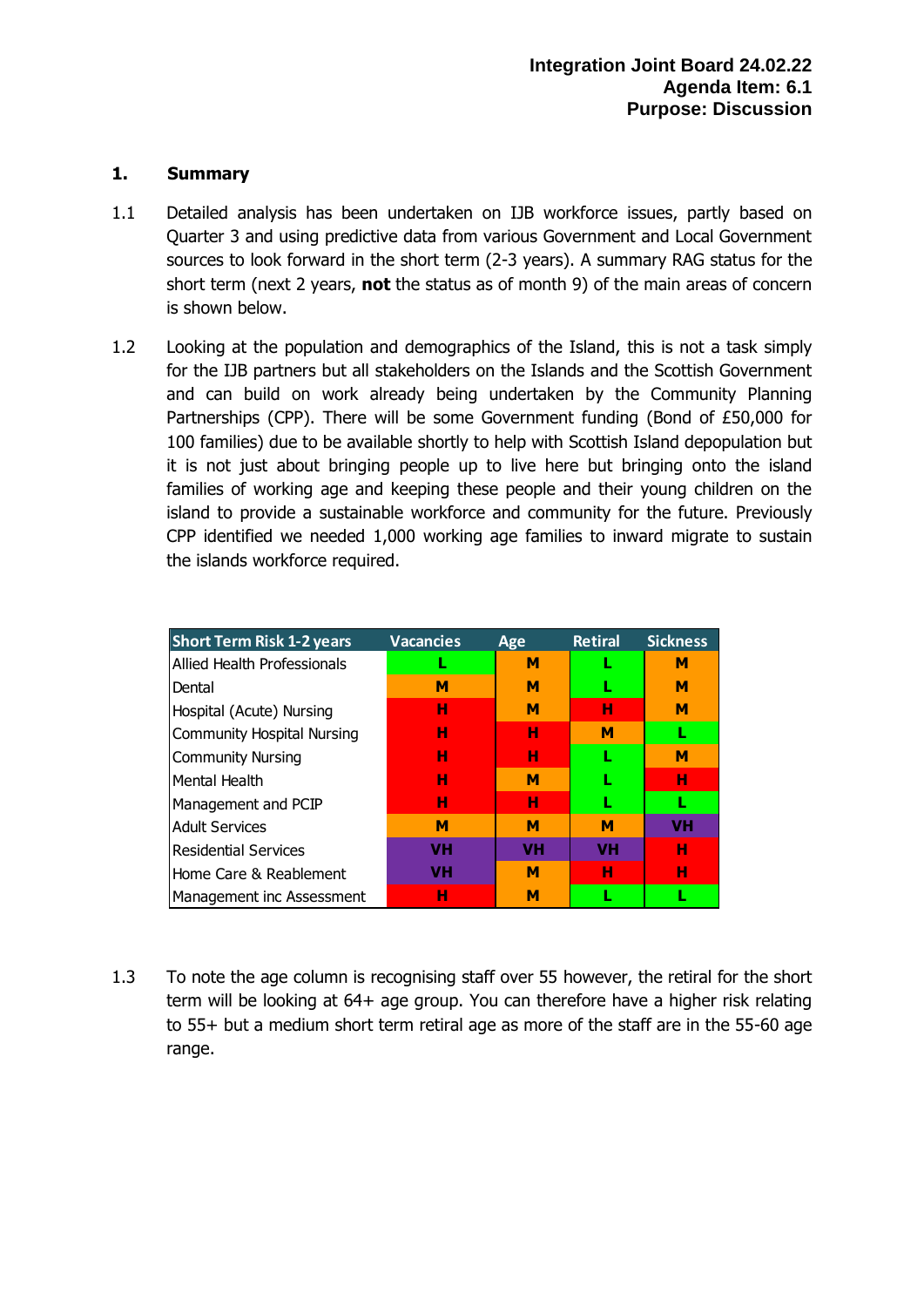## **2. Demography**

2.1 Using updated population prediction [\(Population Projections \(cne-siar.gov.uk\)\)](https://www.cne-siar.gov.uk/strategy-performance-and-research/outer-hebrides-factfile/population/population-projections/) the islands are expecting to see a 6% drop in population by 2028, one of the biggest population decreases in Scotland. Working age population is set to decrease by 6% by 2028 and in contrast the over 75s with the greatest levels of co-morbidity is set to rise by 25%. The population changes will result in a year-on-year reduction in the available workforce to nurse, care and attend to the most vulnerable of people whose numbers are increasing year on year. The IJB is already feeling the effect of the changes in demography with high levels of vacancies in social care workforce and nursing workforce. In the last 5 months the net work force in post has reduced by over 30, predominately in homecare and trained nursing posts.



- 2.2 Looking at the latest mid population statistics available there was a drop in population of 220 from 2019 to 2020. Although 40 was due to net outward migration the biggest change is negative natural change i.e. there were 375 deaths compared to 203 births. Looking at the table above this trend will continue and in just over 20 years time the Western Isles could be looking at a population of only 22,709.
- 2.3 It is also worth noting that the Western Isles has the highest equal female pensioner population at 27% in comparison to 20% in Scotland. This is against a back drop of 94% of frontline social care workers being female.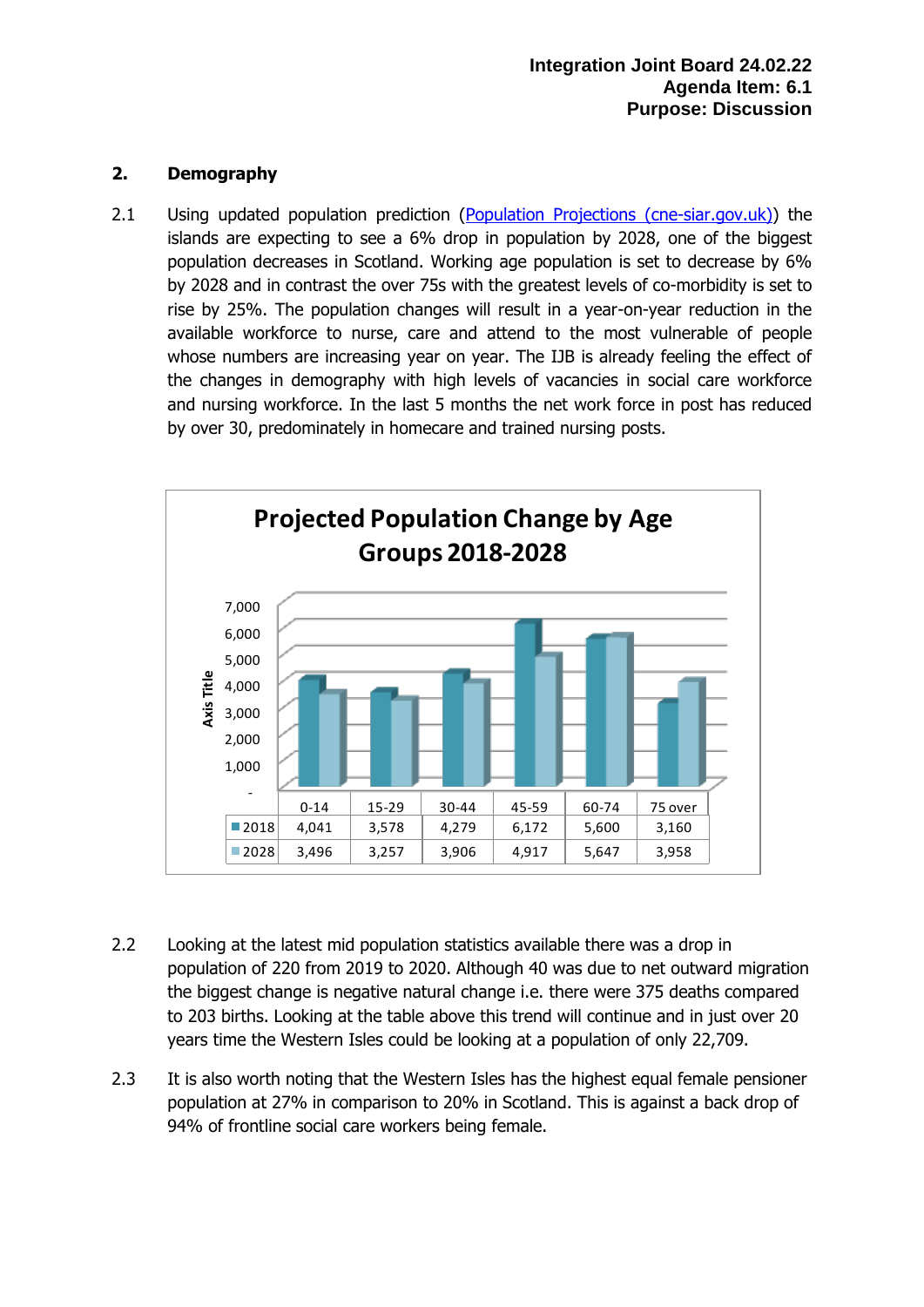2.4 The pandemic has brought about changes how people work, this may not be positive for the island as net inward migration may not result in an increase in available workforce as people are able to take their job with them or maybe already at retiral age. Opposite to that there is a potential growth in the existing population to work for off island companies and the public sector but remain on island.

## 3. **Workforce Data Summary**

3.1 The table below shows high level statistics per service with regards to vacancies, age of workforce and gender profile. The following paragraphs drills down into the details and how each area interacts.

|              |                                   |             |            | <b>Head</b>       | Head          | <b>Female</b> |
|--------------|-----------------------------------|-------------|------------|-------------------|---------------|---------------|
| <b>Estab</b> | As of 31 Dec 2021                 | Vac.        | % Vac      | Over 55+ Over 65+ |               | $\frac{1}{2}$ |
| <b>Head</b>  | <b>Service Area</b>               | <b>Head</b> |            | $\frac{0}{0}$     | $\frac{9}{6}$ | in Post       |
|              |                                   |             |            |                   |               |               |
| 75           | Allied Health Professionals       | 4           | 5%         | 22.5%             | 1.4%          | 89%           |
| 71           | Dental                            | 7           | 10%        | 25.0%             | $0.0\%$       | 81%           |
| 106          | Hospital (Acute) Nursing          | 18          | 17%        | <b>26.1%</b>      | $8.0\%$       | 98%           |
| 61           | <b>Community Hospital Nursing</b> | 11          | 18%        | <b>30.0%</b>      | 6.0%          | 92%           |
|              | 106 Community Nursing             | 19          | 18%        | 31.0%             | $1.1\%$       | 99%           |
| 49           | Mental Health                     | 12          | 24%        | 27.0%             | $0.0\%$       | 70%           |
| 24           | Management and PCIP               | 8           | 33%        | 37.5%             | 6.3%          | 81%           |
| 118          | <b>Adult Services</b>             | 13          | 11%        | 29.6%             | $0.0\%$       | 90%           |
| 228          | <b>Residential Services</b>       | 11          | 5%         | 45.6%             | $6.9\%$       | 94%           |
| 213          | Home Care & Reablement            | 47          | 22%        | 34.9%             | 4.2%          | 96%           |
| 55           | Management inc Assessment         | 10          | 18%        | 29.0%             | 2.9%          | 82%           |
| 1,106        | Total                             | 160         | <b>14%</b> | 33.0%             | 3.6%          | 92%           |

## **4. Vacancies and Available Workforce**

- 4.1 As can be seen from the table above in some areas of the IJB there are significant vacancies, even taking into consideration the low establishment numbers in some services. It is becoming increasingly difficult to recruit not just to specialised posts but to the unskilled and semi skilled posts which are mostly found from within the Islands employment market. Due to the predominance of our female workforce we are in effect halving our available employment pool with which we are competing with many other sectors on the island; tourist industry, catering, supermarkets, fish factories for example.
- 4.2 Within the Hospital Wards, bank staff have been employed where there are vacancies, however the vacancy factor is slightly overstated due to the temporary redeployment of staff and posts across the red and green pandemic pathways. In the two community hospitals in Benbecula and Barra it has been increasingly difficult to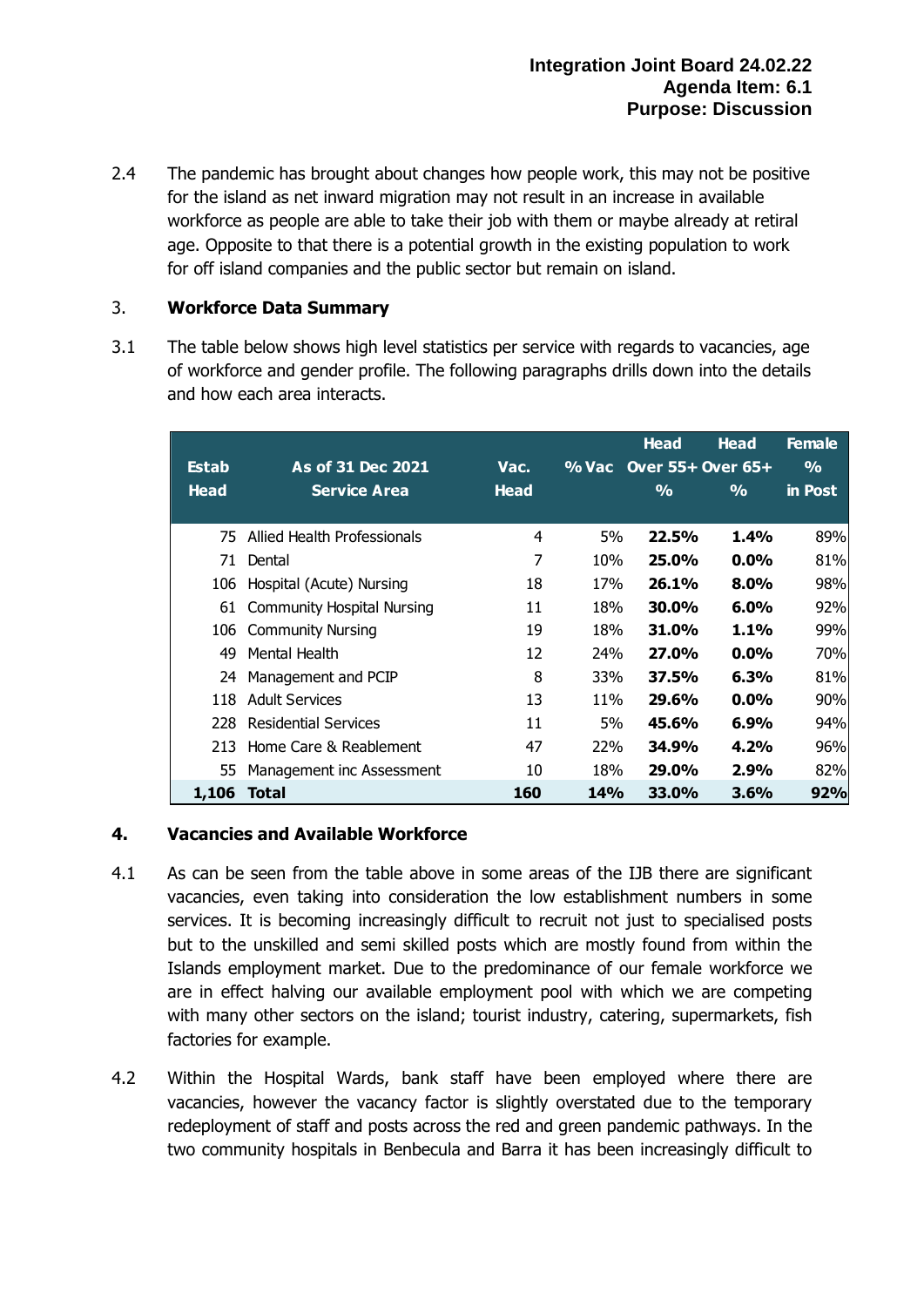recruit trained staff and the Health Board have had to use agency nursing and bank to supplement substantive post holders.

- 4.3 Looking at available workforce across the islands (we know geographically the available workforce and jobs do not always collate) Decembers statistics for Na h-Eileanan Siar shows 398 people looking for work, gender split 255 men and **143 woman**. The figures are not split geographically.
- 4.4 Highlighted is the available female workforce where we draw the majority of our unskilled and semiskilled workforce from. There are only 143 females looking for work and it has to be noted, many of them may not be suitable or wish to work for health and social care for various reasons.
- 4.5 Looking at the latest school leaver information (19/20) 57% of pupils go to Higher and Further Education, majority of which will be mainland provided, i.e. outward migration. That leaves 43% or 103 available school leavers to entice into Health and Social Care. However, using the female predominance of our workforce again halves the available pool. As mention above in 4.1 Health and Social Care is in competition with other sectors too. Some of Social Care jobs require driving licences so many of the 16+ leavers may go into the tourist or catering industries and therefore it may be difficult to attract back once they reach 18+.

| <b>Total</b> |     | Higher Education Further Education Employment Other |     |     |
|--------------|-----|-----------------------------------------------------|-----|-----|
| 241          | 95  | 43                                                  | 84  | 191 |
| 100%         | 39% | 18%                                                 | 35% | 8%I |

## **5. Age, Retiral and Sickness**

5.1 The age of the workforce in summary is shown in section 3.1, the aging workforce is having an effect on the retirals due in the short, medium and long term. The sickness of our workforce can directly correlate to the high age of our workforce. There is not normally an increase in sick episodes but staff in the 55 plus age category can be are off for long periods of time, some with long term conditions. The table below shows likely retirals in the next 10 years by service. To note the Home care retirals in the next 2 years have dropped as at least 5 staff have left in the older age bracket. To note 22 residential staff may retire in the next 18 months with 15 already 65 and over as of 31 December 2021.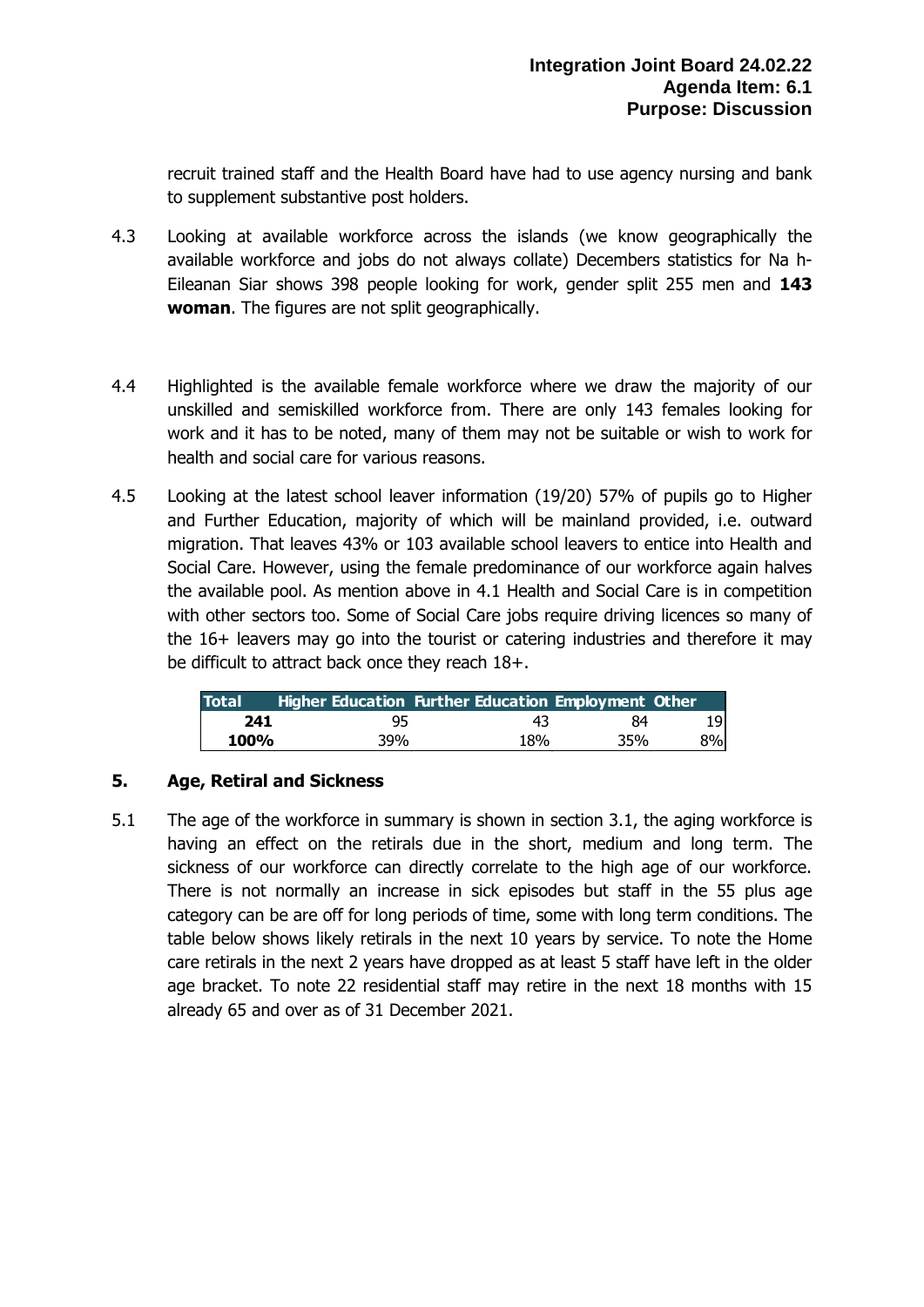| <b>Retirals</b>             |   |    | RAG 21/22 22/23 23/24 24/25 25/26 26/27 27/28 28/29 29/30 30/31 Total |    |    |    |    |    |    |    |    |     |
|-----------------------------|---|----|-----------------------------------------------------------------------|----|----|----|----|----|----|----|----|-----|
| Allied Health Professionals |   |    |                                                                       |    |    |    |    |    |    | 4  |    | 13  |
| Dental                      |   |    |                                                                       |    |    |    |    |    |    |    |    | 14  |
| Hospital (Acute) Nursing    | н |    |                                                                       |    |    |    |    |    |    |    | 4  | 20  |
| Community Hospital Nursing  | М |    |                                                                       |    |    | 3  |    |    |    |    |    | 14  |
| <b>Community Nursing</b>    |   |    |                                                                       |    |    |    |    | 4  |    |    |    | 25  |
| Mental Health               |   |    |                                                                       |    |    |    |    |    |    |    |    | 8   |
| Management and PCIP         |   |    |                                                                       |    |    |    |    |    |    |    |    | 5   |
| <b>Adult Services</b>       | М |    | 4                                                                     |    | 0  |    |    |    |    | 5  |    | 29  |
| Residential Services        | н | 15 |                                                                       |    | 5  | 11 |    | 13 |    | 6  | 13 | 87  |
| Home Care & Reablement      | н |    |                                                                       |    | 5  | 5  |    | 6  |    | 6  | q  | 56  |
| Management inc. Assessment  |   |    | 0                                                                     | O  |    | 1  |    | 5  | ŋ  |    |    | 11  |
|                             |   | 37 | 17                                                                    | 16 | 16 | 31 | 31 | 37 | 28 | 36 | 33 | 282 |

5.2 The sickness figures for the IJB for the quarter 1- 3 2021 is shown in the following table. Data can be drilled down to allow managers to look at specific work areas, reasons why staff are off sick and patterns in absenteeism. It can be noted that there are very high levels of sickness within frontline social care staff and mental health staff (smaller numbers in the mental health teams).

|                                    | Q <sub>1</sub> | Q <sub>2</sub> | Q <sub>3</sub> | <b>Risk</b> | <b>Change</b> |
|------------------------------------|----------------|----------------|----------------|-------------|---------------|
| <b>Adult Day Care</b>              | 8.9%           | 14.3%          | 22.2%          | н           |               |
| Adult Homecare                     | 10.5%          | 10.1%          | 14.2%          | н           |               |
| <b>Adult Learning Disabilities</b> | 6.5%           | 6.5%           | 8.5%           | M           |               |
| <b>Adult Residential</b>           | 9.9%           | 10.0%          | 9.9%           | н           |               |
| lMental Health                     | 11.8%          | 12.8%          | 13.2%          | н           |               |
| <b>Acute Nursing</b>               | 10.0%          | 8.4%           | 8.2%           | M           |               |
| Community Hospital                 | 10.6%          | 6.0%           | 3.5%           | L           |               |
| Community Nursing                  | 6.1%           | 5.9%           | 5.5%           | M           |               |
| Dental                             | 6.1%           | $7.4\%$        | 6.8%           | M           |               |
| <b>AHP</b>                         | 3.2%           | 5.2%           | 5.6%           | M           |               |

## **6. Workforce Need - Social Care**

6.1 Reviewing the likely level of Social Care recruitment required across the Island, specifically within the next two years and in light of the Goat hill development, the following table shows an approximation of staff recruitment required in heads. This is only for Social Care and should be read in conjunction with paragraph 4-5. What is not included within these figures is any recruitment required in the private sector, i.e. Bethesda, Blar Buidhe, (approx 15 heads at last count just for private residential).

|                             |         |    |                             | Inc. estab. | 2 vr    |            |
|-----------------------------|---------|----|-----------------------------|-------------|---------|------------|
|                             | In Post |    | Vacant 2yr Retiral Required |             | recruit | <b>RAG</b> |
| <b>Homecare</b>             | 166     | 47 | 10                          | 16          | 73)     |            |
| Residential                 | 217     | 11 |                             | 53          | 86      | н          |
| Adult Services inc Day Care | 105     | 13 | ∽                           |             | 18      | M          |